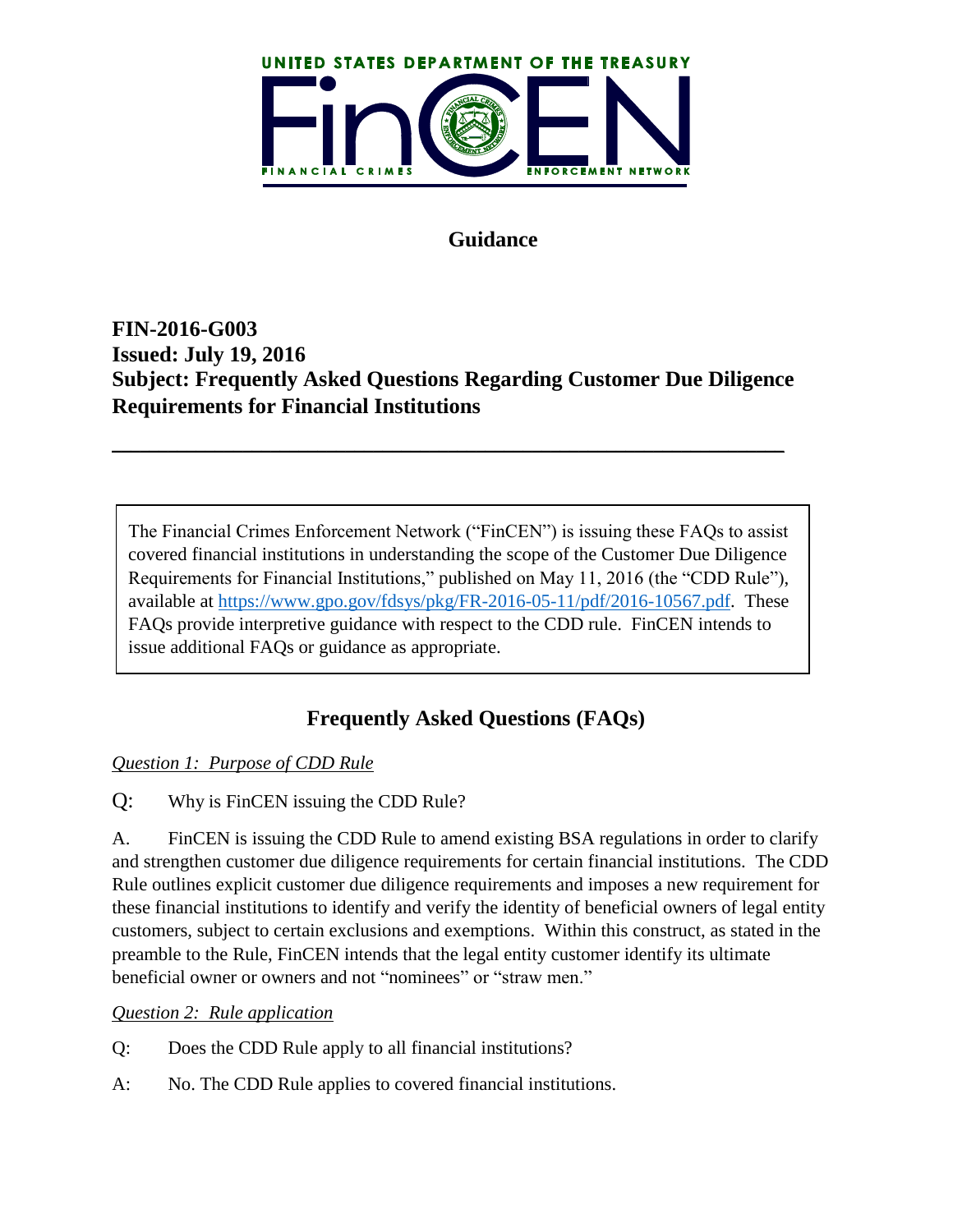#### *Question 3: Covered financial institutions*

Q: Which financial institutions are covered under the CDD Rule?

A: For purposes of the CDD Rule, covered financial institutions are federally regulated banks and federally insured credit unions, mutual funds, brokers or dealers in securities, futures commission merchants, and introducing brokers in commodities.<sup>1</sup>

#### *Question 4: CDD requirements for covered financial institutions with respect to beneficial ownership*

Q: What are the requirements for covered financial institutions to collect beneficial ownership information?

A: The CDD Rule requires covered financial institutions to establish and maintain written procedures that are reasonably designed to identify and verify the beneficial owners of legal entity customers. These procedures must enable the institution to identify the beneficial owners of each customer at the time a new account is opened, unless the customer is otherwise excluded or the account is exempted. Also, the procedures must establish risk-based practices for verifying the identity of each beneficial owner identified to the covered financial institution, to the extent reasonable and practicable. The procedures must contain the elements required for verifying the identity of customers that are individuals under applicable customer identification program ("CIP") requirements. $2$ 

In short, covered financial institutions are now required to obtain, verify, and record the identities of the beneficial owners of legal entity customers.

#### *Question 5: Amendments to the anti-money laundering ("AML") program requirements*

Q: Are there any changes to the AML program requirements for covered financial institutions in the Rule?

A: Yes. The CDD Rule amends the AML program requirements for each covered financial institution to explicitly require covered institutions to implement and maintain appropriate riskbased procedures for conducting ongoing customer due diligence, to include:

- understanding the nature and purpose of the customer relationships; and
- conducting ongoing monitoring to identify and report suspicious transactions and, on a risk basis, to maintain and update customer information.

A covered financial institution's AML program must include, at a minimum: (1) a system of internal controls; (2) independent testing; (3) designation of a compliance officer or individual(s) responsible for day-to-day compliance; (4) training for appropriate personnel; and (5) appropriate risk-based procedures for conducting ongoing CDD to understand the nature and

 $\overline{\phantom{a}}$ <sup>1</sup> "Covered financial institution" is defined at 31 CFR 1010.605(e)(1).

<sup>2</sup> See 31 CFR 1020.220(a)(2), 31 CFR 1023.220(a)(2), 31 CFR 1024.220, and 31 CFR 1026.220(a)(2) for applicable CIP requirements.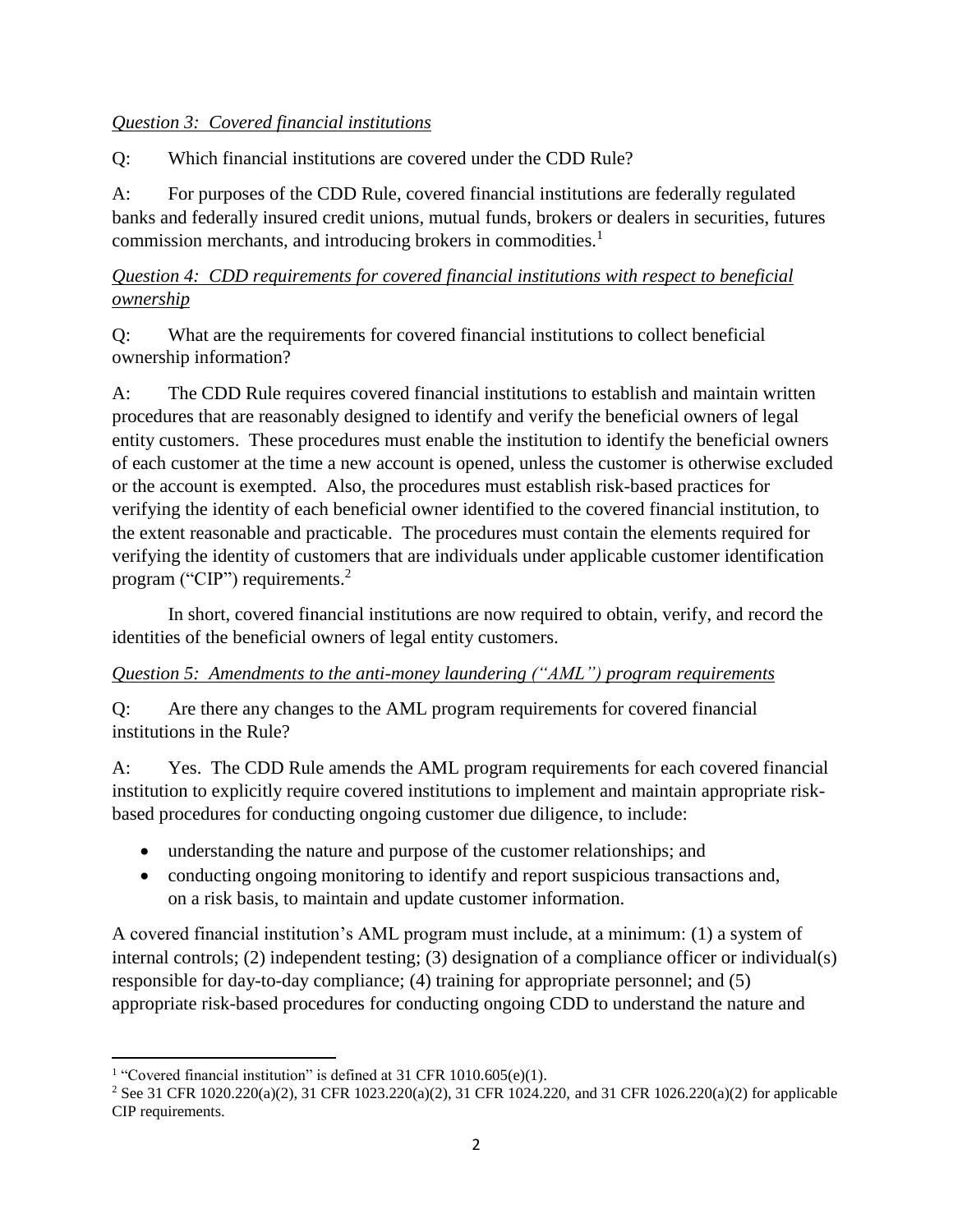purpose of customer relationships and to conduct ongoing monitoring to identify and report suspicious transactions, and, on a risk basis, to maintain and update customer information.

#### *Question 6: Procedures for identification and verification of identity of beneficial owners*

Q: Must a covered financial institution's procedures for identifying and verifying the identity of beneficial owners of legal entity customers be identical to its customer identification program?

A: No. However, the CDD Rule requires that the procedures, at a minimum, contain the same elements as required for verifying the identity of customers that are individuals under the applicable CIP rule. However, financial institutions may use photocopies or other reproductions of identification documents in the case of documentary verification.

#### *Question 7: Anti-money laundering procedures*

Q: Are covered financial institutions required to include the procedures for identifying and verifying the identity of the beneficial owners of legal entity customers in the institution's AML compliance program?

A: Yes. The CDD procedures must be included in the covered financial institution's AML compliance program.

#### *Question 8: Collection of beneficial ownership information*

Q: Are covered financial institutions required to collect any information about beneficial ownership from the legal entity customer?

A: Yes. Covered financial institutions must collect information on individuals who are beneficial owners of a legal entity customer in addition to the information they are required to collect on the customer under the CIP requirement.

# *Question 9: Definition of beneficial owner*

Q: Who is a beneficial owner?

A: The Rule defines beneficial owner as each of the following:

- each individual, if any, who, directly or indirectly, owns 25% or more of the equity interests of a legal entity customer (*i.e.*, the ownership prong); and
- a single individual with significant responsibility to control, manage, or direct a legal entity customer, including an executive officer or senior manager (*e.g.*, a Chief Executive Officer, Chief Financial Officer, Chief Operating Officer, Managing Member, General Partner, President, Vice President, or Treasurer); or any other individual who regularly performs similar functions (*i.e.*, the control prong). This list of positions is illustrative, not exclusive, as there is significant diversity in how legal entities are structured.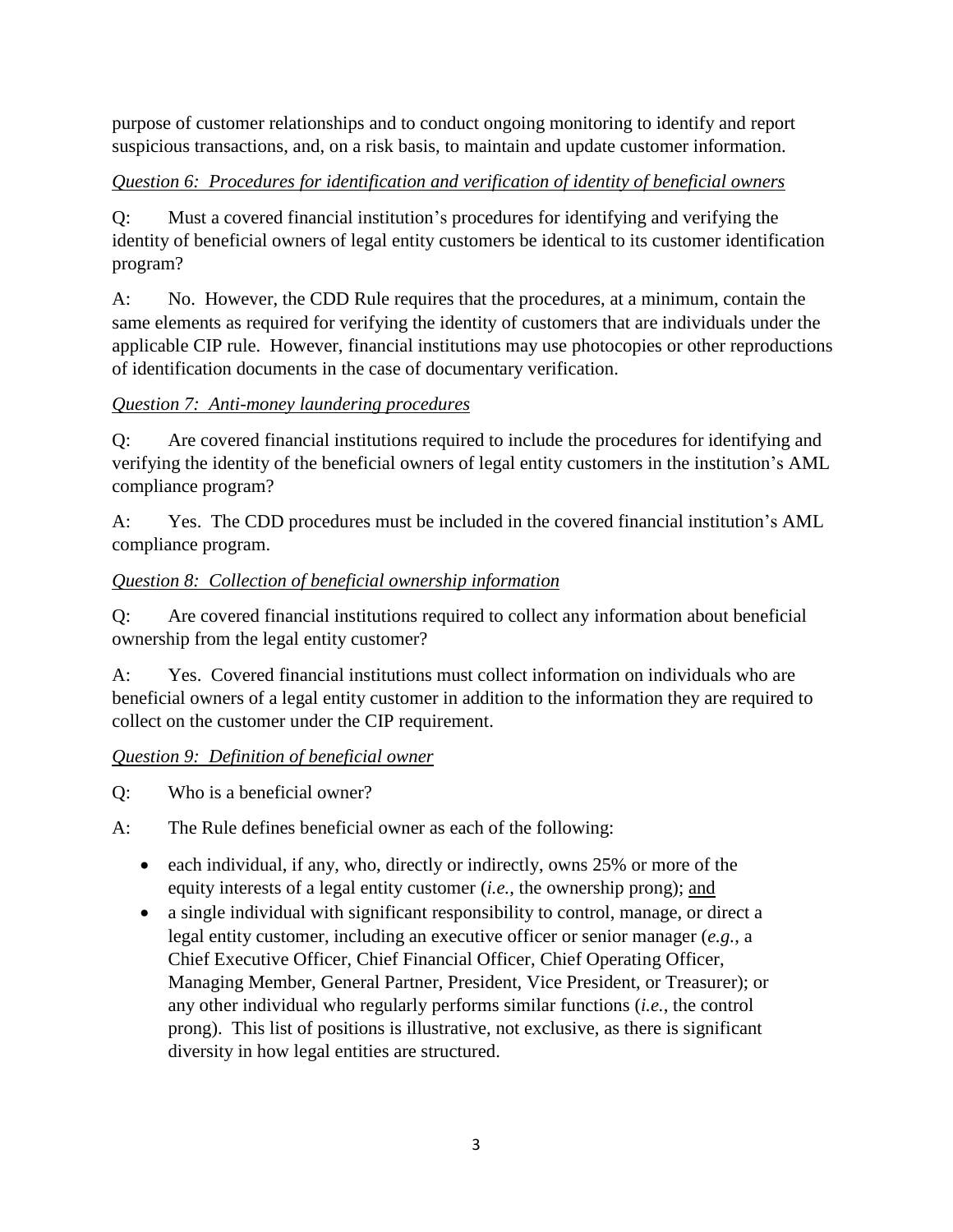Under this definition, a legal entity will have a total of between one and five beneficial owners (*i.e.,* one person under the control prong *and* zero to four persons under the ownership prong).

# *Question 10: Collection of information for beneficial owners*

Q: Are covered financial institutions required to obtain information directly from the beneficial owners of legal entity customers?

A: No. The Rule requires financial institutions to obtain information about the beneficial owners of a legal entity from the individual seeking to open a new account at the covered financial institution on behalf of the legal entity customer. This individual could, but would not necessarily, be a beneficial owner.

# *Question 11: Beneficial ownership information that must be collected for legal entity customers*

Q: What types of information are covered institutions required to collect on the beneficial owners of legal entity customers?

A: As with CIP for individual customers, covered financial institutions must collect from the legal entity customer the name, date of birth, address, and social security number or other government identification number (passport number or other similar information in the case of foreign persons) for individuals who own 25% or more of the equity interest of the legal entity (if any), and an individual with significant responsibility to control/manage the legal entity at the time a new account is opened.

#### *Question 12: Nominee owners*

Q: May a legal entity provide the identification of a nominee owner in response to a financial institution's request for the identification of a beneficial owner?

A: No. As stated in the preamble to the Rule, FinCEN intends that the legal entity customer identify its ultimate beneficial owner or owners and not "nominees" or "straw men." FinCEN reiterates that it is the responsibility of the legal entity customer to identify its ultimate beneficial owners and that the financial institution may rely upon the information provided, unless the institution has reason to question its accuracy.

# *Question 13: The control prong of the beneficial ownership requirement*

Q: What types of individuals satisfy the definition of a person with "significant responsibility to control, manage, or direct a legal entity customer?"

A: Under the Rule, a legal entity must provide information on a control person with "significant responsibility to control, manage, or direct the company." The rule also provides examples of the types of positions that could qualify, including "[a]n executive officer or senior manager (*e.g.*, a Chief Executive Officer, Chief Financial Officer, Chief Operating Officer, Managing Member, General Partner, President, Vice President, or Treasurer)." FinCEN's expectation is that the control person identified must be a high-level official in the legal entity, who is responsible for how the organization is run, and who will have access to a range of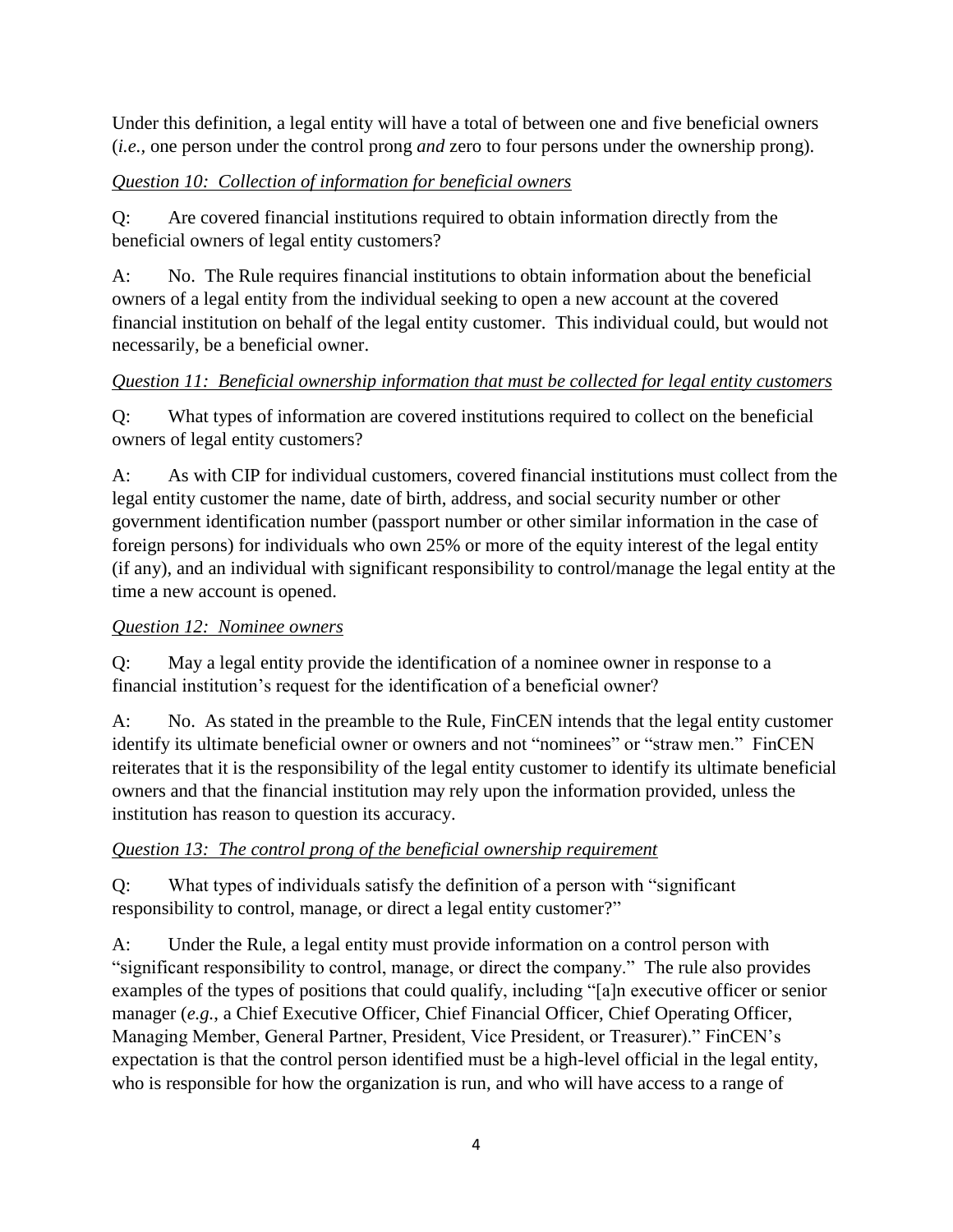information concerning the day-to-day operations of the company. The list of positions is illustrative, not exclusive.

*Question 14: Definition of account*

Q: How is "account" defined in the CDD Rule?

A: In order to maintain consistency with CIP, FinCEN added to the CDD Rule the same definition of the term "account" that is in the CIP rules for banks, brokers or dealers in securities, mutual funds, and futures commission merchants and introducing brokers in commodities.

#### *Question 15: Definition of new account*

Q: What is a new account?

A: The Rule defines a new account as each account opened at a covered financial institution by a legal entity customer on or after the May 11, 2018 applicability date.

# *Question 16: Application to Existing Accounts*

Q: Does a covered financial institution have to obtain beneficial information on existing accounts?

A: No. The rule does not cover existing accounts that were opened before the applicability date.

# *Question 17: Exemptions and limitations on exemptions*

Q: Are there any other type of accounts that are not covered by the CDD Rule?

A: Yes. Subject to certain limitations, covered financial institutions are also not required to identify and verify the identity of the beneficial owner(s) of a legal entity customer when the customer opens any of the following four categories of accounts:

- accounts established at the point-of-sale to provide credit products, solely for the purchase of retail goods and/or services at these retailers, up to a limit of \$50,000;
- accounts established to finance the purchase of postage and for which payments are remitted directly by the financial institution to the provider of the postage products;
- accounts established to finance insurance premiums and for which payments are remitted directly by the financial institution to the insurance provider or broker; and
- accounts established to finance the purchase or lease of equipment and for which payments are remitted directly by the financial institution to the vendor or lessor of this equipment.

These exemptions will not apply under either of the following two circumstances: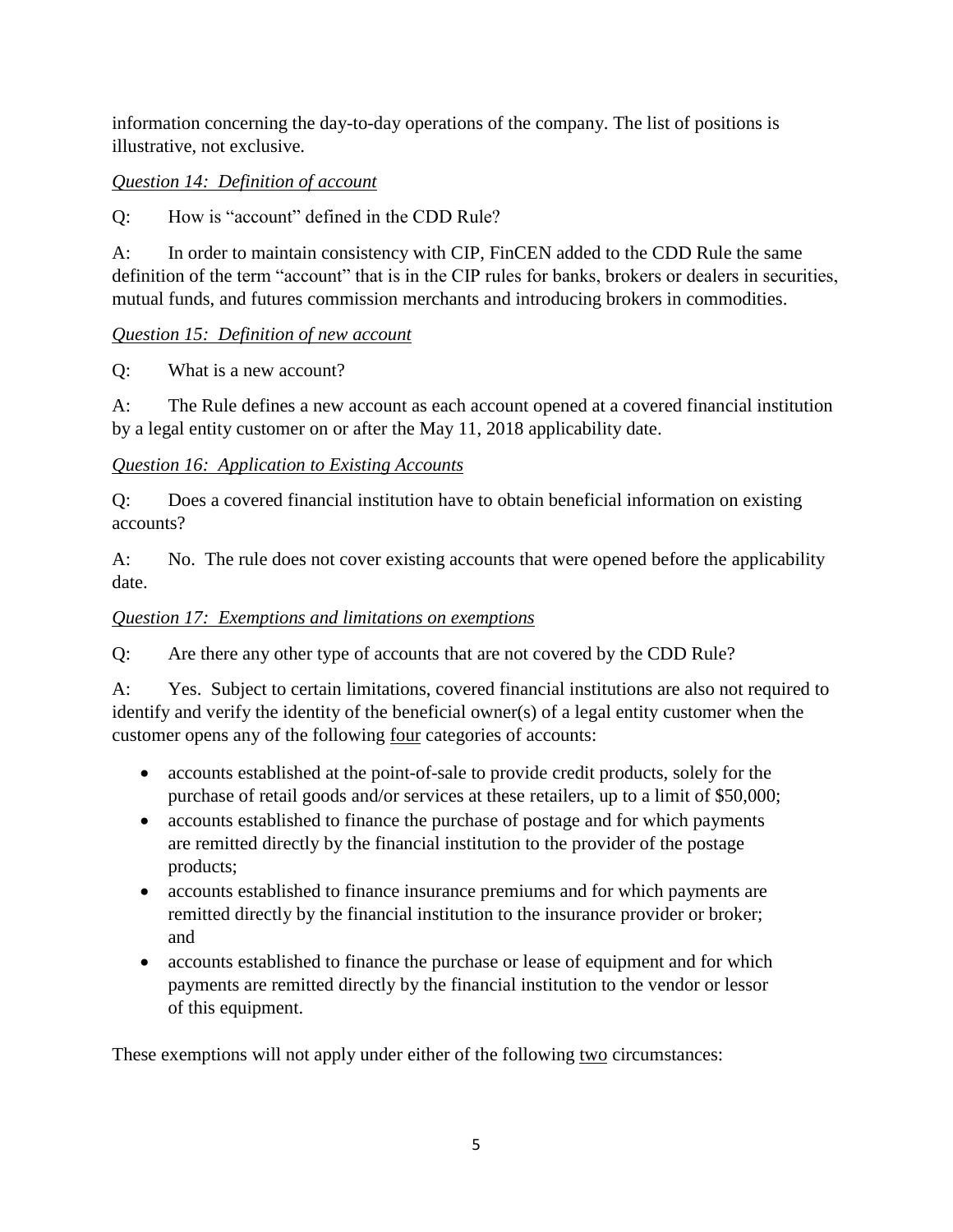- if the accounts are transaction accounts through which a legal entity customer can make payments to, or receive payments from, third parties.
- if there is the possibility of a cash refund for accounts opened to finance purchase of postage, insurance premium, or equipment leasing. If there's the possibility of a cash refund, the financial institution must identify and verify the identity of the beneficial owner(s) either at the initial remittance, or at the time such refund occurs.

#### *Question 18: Collection of beneficial ownership information*

Q: Must covered financial institutions collect beneficial ownership information on all of the beneficial owners of a legal entity customer?

A: Covered financial institutions must collect and verify the beneficial ownership information of each person who meets the definition under the ownership prong, and of one person under the control prong. Under the ownership prong, covered financial institutions are required to collect the beneficial ownership information only for each individual who owns directly or indirectly 25% or more of the equity interest of a legal entity and under the control prong, for one individual with significant responsibility to control, manage, or direct the entity. However, the rule recognizes that there may be instances when no one individual owns 25% or more of the equity interest of the legal entity; in such instances, the financial institution is still required to collect the required information for one individual who controls, manages, or directs the legal entity customer.

#### *Question 19: Certification Form*

Q: Are covered financial institutions required to use the Certification Form that is in Appendix A of the final CDD Rule?

A: No. The Certification Form is provided as an optional form that financial institutions may use to obtain the required beneficial ownership information. Financial institutions may choose to comply by using the sample Certification Form, using the institution's own forms, or any other means that complies with the substantive requirements of this obligation.

#### *Question 20: Definition of legal entity customer*

Q: Who is a legal entity customer?

A: The Rule defines a legal entity customer as a corporation, limited liability company, other entity created by the filing of a public document with a Secretary of State or similar office, a general partnership, and any similar entity formed under the laws of a foreign jurisdiction that opens an account. The definition also includes limited partnerships, business trusts that are created by a filing with a state office, and any other entity created in this manner.

A legal entity customer does not include sole proprietorships, unincorporated associations, or natural persons opening accounts on their own behalf.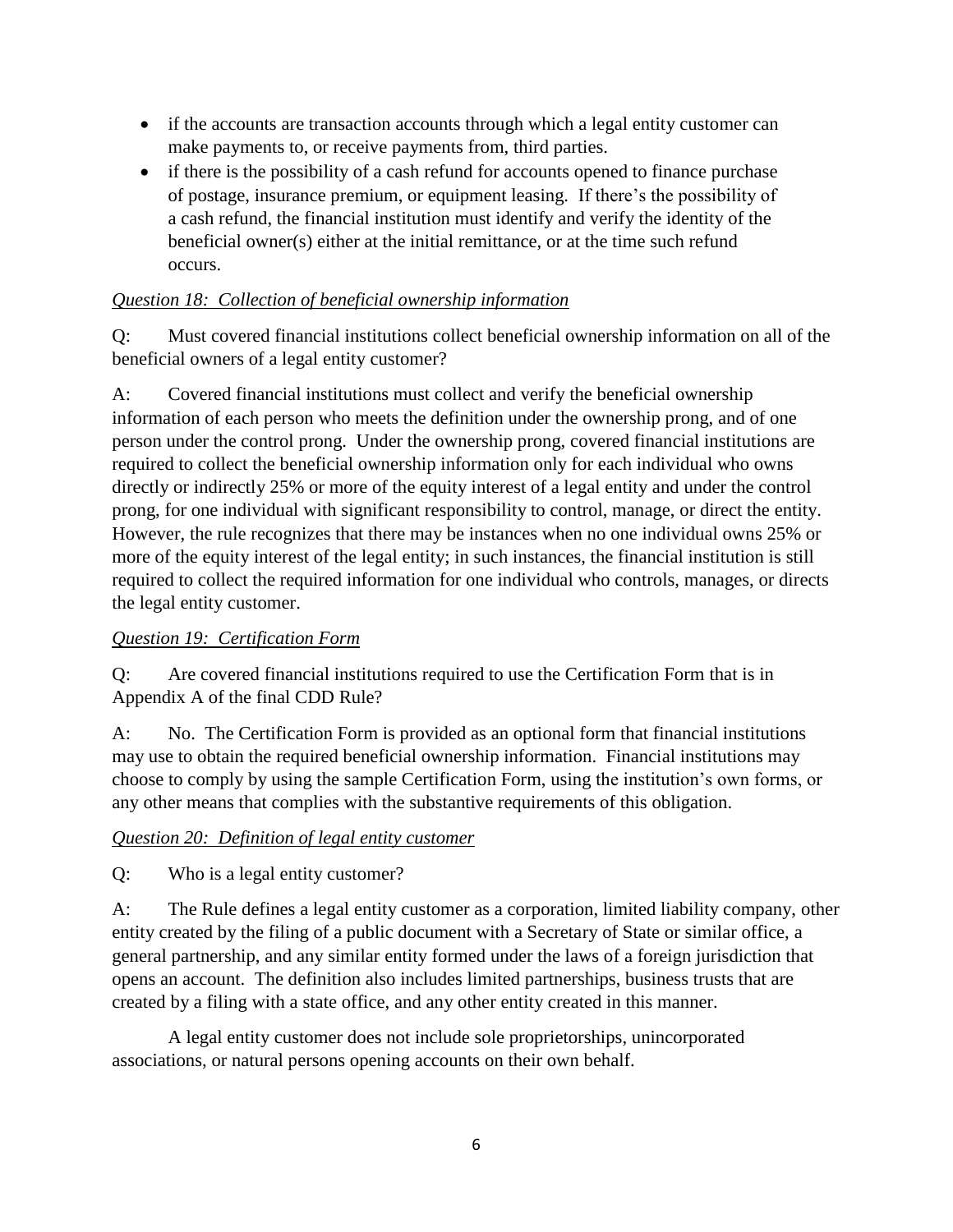#### *Question 21: Exclusions from the definition of legal entity customer*

Q: Are there any entities that are excluded from the definition of the legal entity customer and for which a covered financial institutions is not required to obtain beneficial ownership information?

A: Yes. The CDD Rule excludes from the definition of legal entity customer certain entities that are subject to Federal or State regulation and for which information about their beneficial ownership and management is available from the Federal or State agencies, such as:

- Financial institutions regulated by a Federal functional regulator or a bank regulated by a State bank regulator;
- Certain exempt persons for purposes of the currency transactions reporting obligations:
	- o A department or agency of the United States, of any State, or of any political subdivision of a State;
	- o Any entity established under the laws of the United States, or any State, or of any political subdivision of any State, or under an interstate compact;
	- o Any entity (other than a bank) whose common stock or analogous equity interests are listed on the New York, American, or NASDAQ stock exchange;
	- o Any entity organized under the laws of the United States or of any State at least 51% of whose common stock or analogous equity interests are held by a listed entity;
- Issuers of securities registered under section 12 of the Securities Exchange Act of 1934 (SEA) or that is required to file reports under 15(d) of that Act;
- An investment company, as defined in section 3 of the Investment Company Act of 1940, registered with the U.S. Securities and Exchange Commission (SEC);
- An SEC-registered investment adviser, as defined in section  $202(a)(11)$  of the Investment Advisers Act of 1940;
- An exchange or clearing agency, as defined in section 3 of the SEA, registered under section 6 or 17A of that Act;
- Any other entity registered with the SEC under the SEA;
- A registered entity, commodity pool operator, commodity trading advisor, retail foreign exchange dealer, swap dealer, or major swap participant, defined in section 1a of the Commodity Exchange Act, registered with the Commodity Futures Trading Commission;
- A public accounting firm registered under section 102 of the Sarbanes-Oxley Act.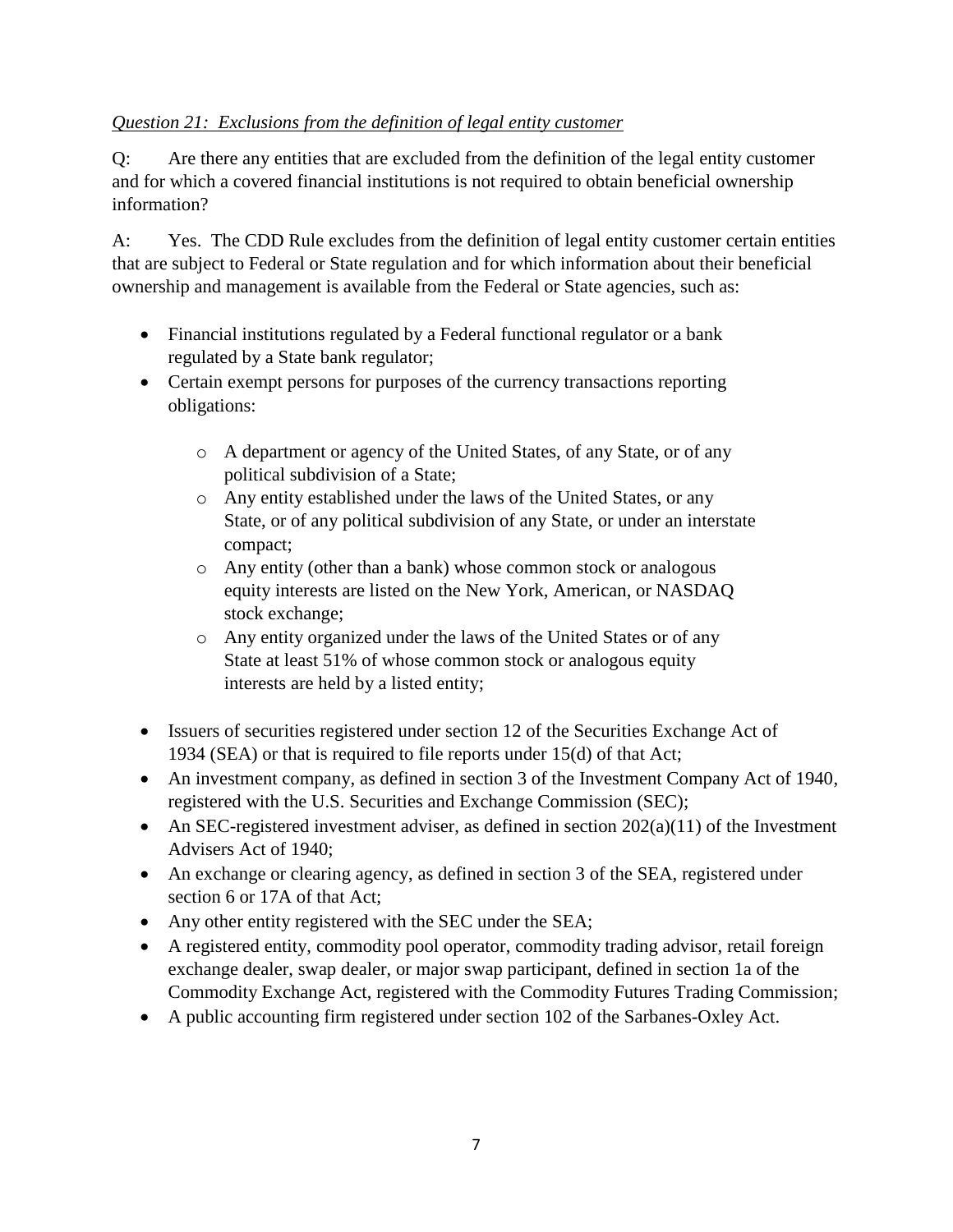Additional regulated entities:

- A bank holding company, as defined in section 2 of the Bank Holding Company Act of 1956 (12 USC 1841) or savings and loan holding company, as defined in section 10(n) of the Home Owners' Loan Act (12 USC 1467a(n));
- A pooled investment vehicle operated or advised by a financial institution excluded from the definition of legal entity customer under the final CDD rule;
- An insurance company regulated by a State;
- A financial market utility designated by the Financial Stability Oversight Council under Title VIII of the Dodd-Frank Wall Street Reform and Customer Protection Act of 2010;

Excluded Foreign Entities:

- A foreign financial institution established in a jurisdiction where the regulator of such institution maintains beneficial ownership information regarding such institution;
- A non-U.S. governmental department, agency or political subdivision that engages only in governmental rather than commercial activities; and
- Any legal entity only to the extent that it opens a private banking account subject to 31 CFR 1010.620.

#### *Question 22: Trusts*

 $\overline{\phantom{a}}$ 

Q: Are trusts included in the definition of legal entity customer?

A: No. The definition of legal entity customers only includes statutory trusts created by a filing with the Secretary of State or similar office. Otherwise, it does not include trusts. This is because a trust is a contractual arrangement between the person who provides the funds or other assets and specifies the terms (*i.e.*, the grantor/settlor) and the person with control over the assets (*i.e.*, the trustee), for the benefit of those named in the trust deed (*i.e.*, the beneficiaries). Formation of a trust does not generally require any action by the state.

The CDD Rule does not supersede existing obligations and practices regarding trusts generally. The preamble to each of the CIP rules notes that, while financial institutions are not required to look through a trust to its beneficiaries, they "may need to take additional steps to verify the identity of a customer that is not an individual, such as obtaining information about persons with control over the account."<sup>3</sup> We understand that where trusts are direct customers of financial institutions, financial institutions generally also identify and verify the identity of trustees, because trustees will necessarily be signatories on trust accounts. Furthermore, under supervisory guidance for banks, "in certain circumstances involving revocable trusts, the bank may need to gather information about the settlor, grantor, trustee, or other persons with the

<sup>3</sup> *See*, *e.g.*, "Customer Identification Programs for Broker-Dealers," 68 FR at 25116 n.32. (May 9, 2003).